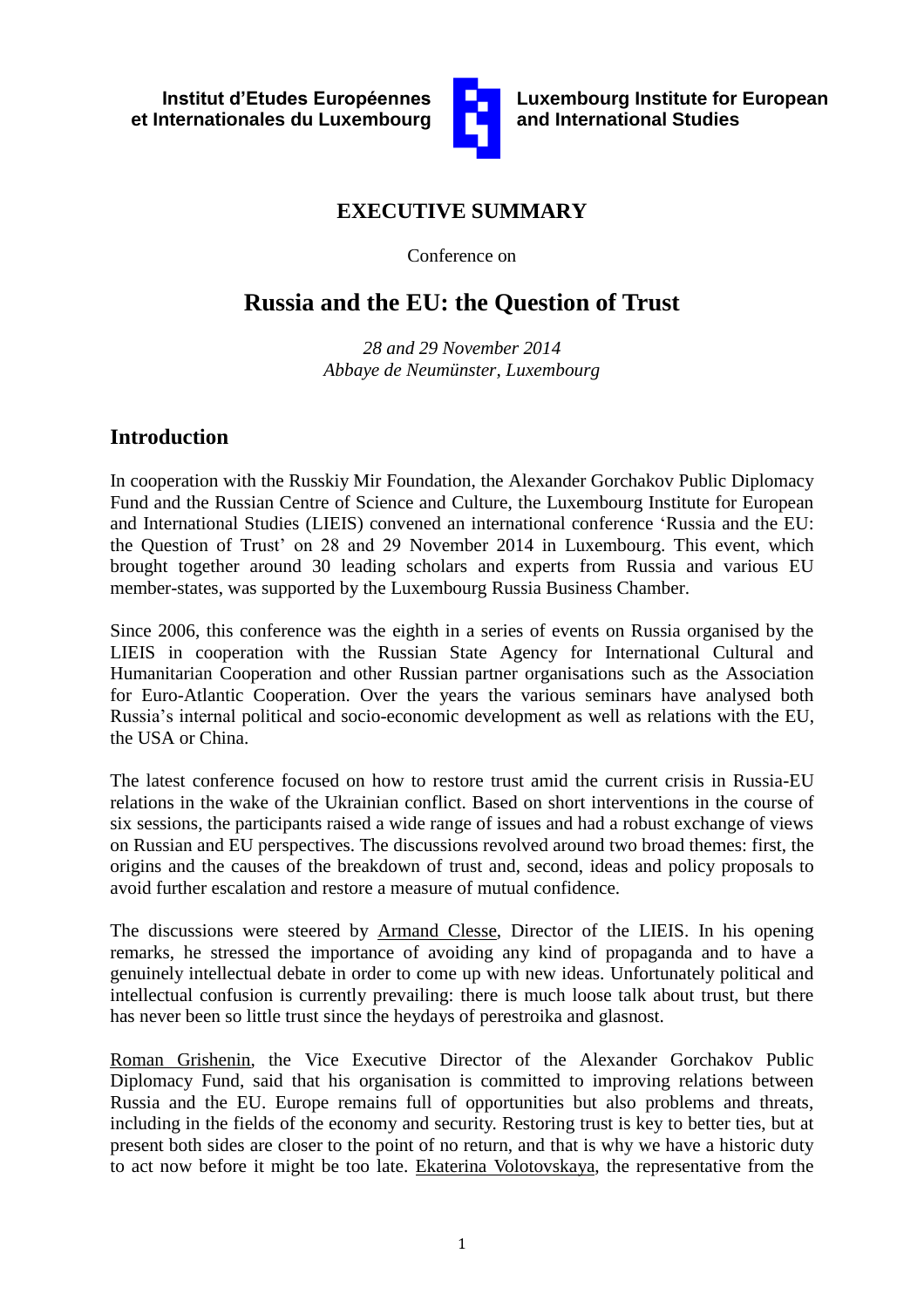

**Luxembourg Institute for European and International Studies**

Luxembourg Russia Business Chamber said that the impact of sanctions is mutually harmful and that both the Russian Federation and the whole of the EU stand to gain from better business ties and shared prosperity.

## **I. Origins and Causes of the Current Breakdown of Trust**

## 1. Where We Are

### *(a) The worst crisis since 1989*

Virtually all the participants agreed that the current crisis is by far the worst since the end of the Cold War. 100 years after the onset of World War One, 75 years after the start of World War Two and 25 years after the fall of the Berlin Wall, Europe faces the greatest danger for decades. Since the outbreak of hostilities in Ukraine in early 2014, a new situation has arisen that is hugely perilous – with official talk even about the use of nuclear weapons. Such unrestrained language discredits and delegitimises dialogue and thereby undermines both critical engagement and renewed cooperation (R. Sakwa).

It seems that the Cold War mentality never went away and that it has returned with a vengeance. Faced with such thinking, conferences like these are even more important than in times of peace (T. Bordachev; J. Kavan). In some sense history appears to repeat itself, as Europe ended up sleepwalking into disaster in 1914 and could do so again a hundred years later. The problem is that such bipolar attitudes tend to become self-fulfilling prophecies, as they shape perception, reflection and reaction and – unwittingly or otherwise – bring about the outcome that reflects the assumptions on which they rest. One acute risk is that new structures and policies are fast solidifying and will be hard to dislodge (A. Gromyko).

The post-1989 dream of a common Europe has died, and it cannot be revived on its own terms (A. Balogh). Western Europe in particular faces once again the same old dilemma: can Europe survive without the US but also become an autonomous actor while relying on the USA? In short, Europe is suffering its worst crisis of 'political identity' in a century (A. Clesse).

Global interdependence means that sanctions hurt everyone and they have the potential to plunge the entire world economy into a renewed crisis. The same is true for security threats and the escalation of seemingly local conflicts. All players are vulnerable, including China because it cannot thus far assume worldwide leadership (M. Entin).

#### *(b) Whose crisis?*

First and foremost, this is a crisis of Ukraine. According to some participants, it is double Ukrainian crisis. Ukraine is one of the most corrupt states in the world and it faces impending bankruptcy. So collectively Europe is heading for a disaster. How does Brussels propose to solve this? At the same time, Ukraine is also a fault-line between east and west: two competing economic systems during the Cold War, and now again, overshadowed by the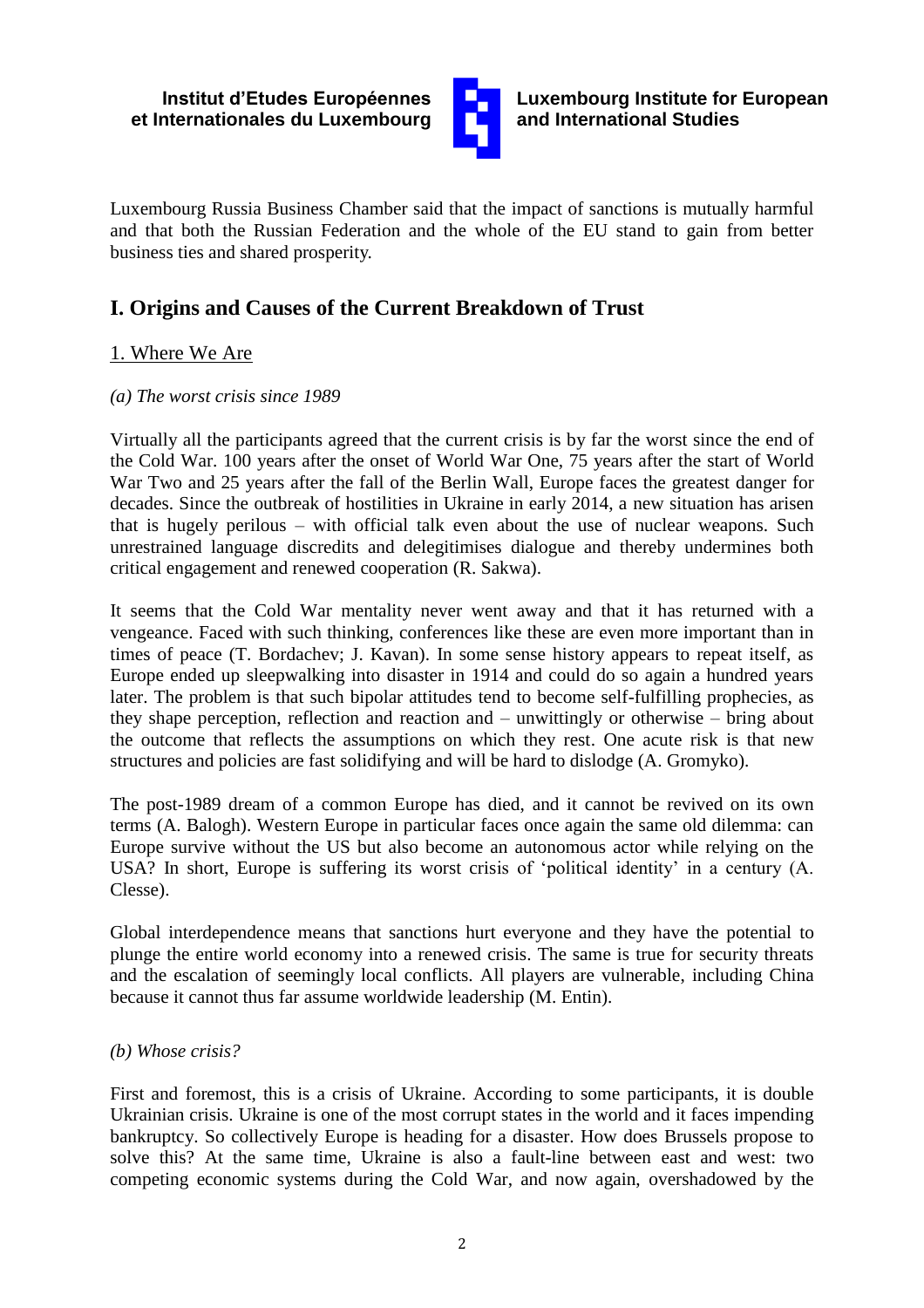

**Luxembourg Institute for European and International Studies**

failure to integrate Russia into the western-centric economy or political architecture (M. Franco; R. Sakwa).

Second, Ukraine is a crisis of the EU and its eastern partnership policy. The EU was misguided to believe that Ukraine would be able and willing to implement the Association Agreement, whether the political elites or the oligarchs (who would have committed economic suicide). It would have led to mass unemployment and misery for the Ukrainian population. In short, the EU is guilty of a technocratic exercise that ignores geo-political reality (R. Sakwa; P. Schulze; M. Franco).

For some participants, Ukraine marks the convergence of two wider crises. One is the implosion of the Ukrainian state and the failure to establish proper political institutions and administrative capacity to govern a country that is deeply divided along cultural, social, ethnic, religious and linguistic lines. The other crisis is the demise of the Greater Europe or the 'common European home' (Gorbachev) and the failure to build a robust pan-European security architecture that can avert conflicts such as Ukraine but also Georgia (2008), Kosovo (1999) and indeed the Balkans (1992-95). Both sides are equally responsible for this double crisis, albeit for different reasons and in distinct ways (R. Sakwa; V. Baranovsky).

However, other participants suggested that the main crisis consists in Russia's behaviour towards her neighbours and its aggression in Ukraine, which has cost thousands of lives and led to crippling sanctions. The current conflict between East and West is a civilizational struggle, and Russia according to President Putin is a different civilisation (J. Onyszkiewicz).

Yet other participants stressed that both sides apply a zero-sum logic with supposed winners and losers, but in reality the whole of Europe (including Russia) has emerged diminished and weakened. If there are any winners, then only the USA and China come to mind (A. Balogh; A. Pabst). However, it was also pointed out that the economic losses as a result of the sanctions are asymmetrically distributed, as every US\$1 billion in foregone revenues hurts Russia much more than the EU (A. Steinherr).

#### *(c) The wider significance of the current crisis*

The Ukrainian conflict marks a crossroads for the world's main powers. While the 'clash of civilizations' has not come to pass, non-Western powers such as Russia and China are warning against the dangers of Western values for what they see was their own traditional cultures. In 1914, it was a conflict over values that ultimately led to war. The world must also confront the end of globalisation as we know it because emerging markets view themselves as 'minority stakeholders' and are excluded from the main trade agreements: the US trans-Pacific deal excludes China and the US-EU Transatlantic deal (TTIP) excludes Russia. Worst of all, the globe faces a power and an intellectual vacuum, with the USA unsure about global leadership, Russia struggling economically and China hedging its bets – while the EU is hopelessly divided and inept. The non-West hates Western hegemony, which suggests that some kind of new Cold War is already upon us (C. Coker).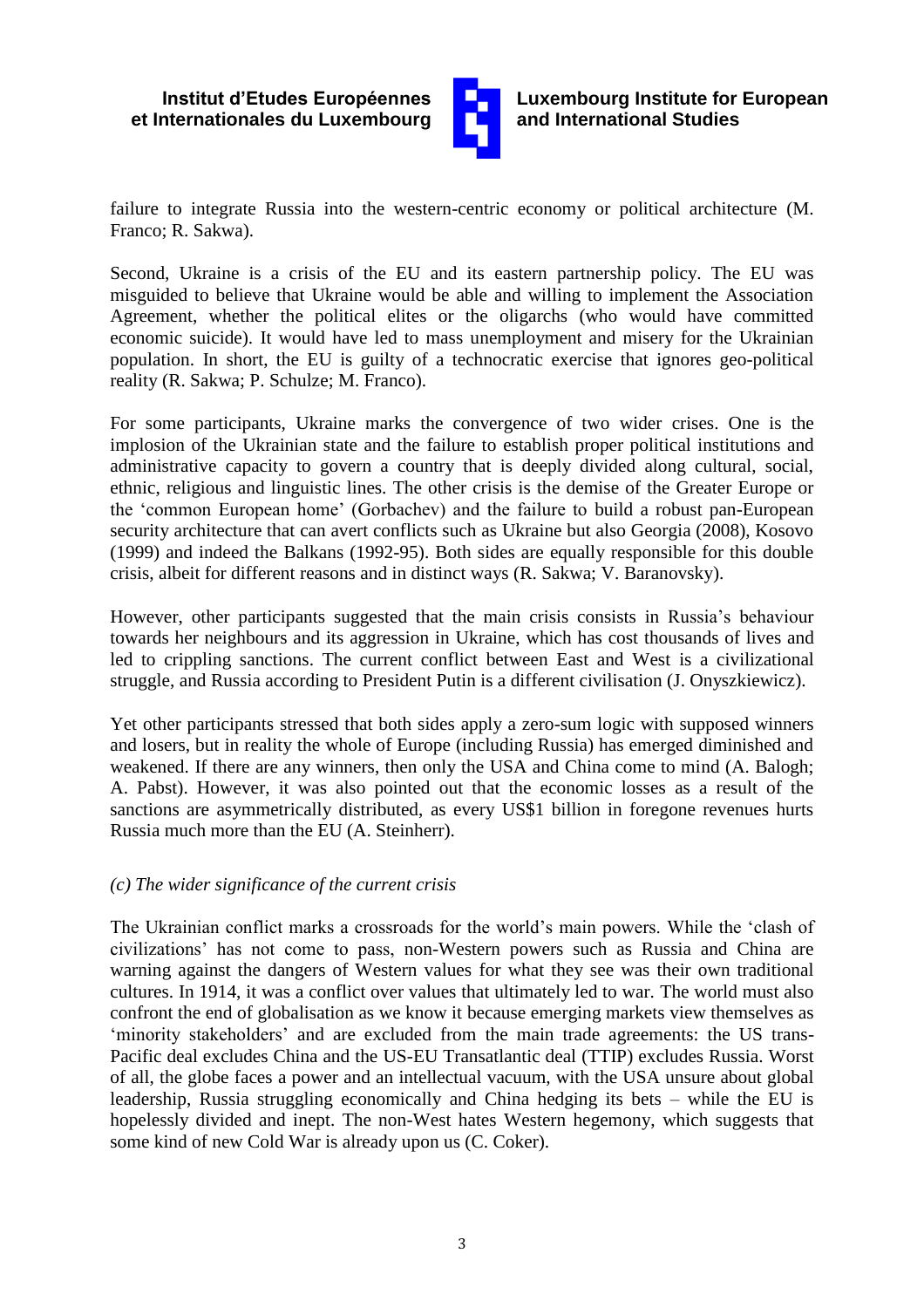

**Luxembourg Institute for European and International Studies**

## 2. How We Got There

### *(a) A long history of failure since 1989*

Many participants agreed that the breakdown of trust over the conflict in Ukraine has its origins in a history of failure since the end of the Cold War. Generally speaking, Europe has not been able or willing to solve many territorial and political conflicts, from Macedonia via Albania to Moldova. The two and a half decades following the fall of the Iron Curtain have also been marked by a litany of missed opportunities (A. Balogh).

Arguably, Ukraine represents the fourth watershed moment in post-1989 history: the first was the bombing of former Yugoslavia in 1999; the second was Kosovo separatism supported by many Western countries (with a change of borders by force); the third was the Russia-Georgia war in 2008. Moreover, the stubborn refusal to have talks between the EU and the Eurasian Economic Community show that the Ukrainian crisis is part of a complex jigsaw puzzle (A. Gromyko).

Trust is missing so clearly in almost all spheres of cooperation between Russia and the EU (including energy, visa-free travel, etc.). So Ukraine is not the cause of the crisis, but the consequence of erosion of trust that started long before (O. Potemkina).

#### *(b) "Who's to blame?"*

There was much disagreement on who bears the main responsibility for the current crisis and the unprecedented deterioration of East-West relations. For many, it is the EU. First of all, setting a unilateral deadline for the Association Agreement with Ukraine was wrong in the absence of a parallel trade agreement with Russia – even if this had taken effect at a later date (J. Poos). Connected with this is the point that the EU has consistently excluded Russia from approach to the 'near-abroad' – whether the Union's neighbourhood policy or the eastern partnership policy (P. Schulze).

Moreover, the Union is the prime loser, and it lacks an exit strategy, which suggests that it is not yet a serious geo-political actor. Rather than thinking strategically, the EU has been influenced by an anxiety that prevails in central Europe and the Baltic States, but this has blinded it to the impact of sanctions on certain members and also on the long-term relations with neighbouring Russia (F. Kartheiser). Others contended that the legal basis of the Western sanctions is clear but that the renewal will require unanimity among the 28 EU member-states which is increasingly uncertain (M. Maresceau; V. Voynikov).

Yet other participants stressed that Russia is guilty of violating international treaties, rules of behaviour and norms, especially the sovereignty of countries and their freedom to choose their alliances. The referendum in Crimea was a complete sham that bears absolutely no relation to the independence referendum in Scotland (J. Onyszkiewicz; C. Coker). Yet others acknowledge that Russia made many mistakes, especially in 2013 in the area of economics, most of all the counsel given by certain advisers in the Presidential Administration. Crucially,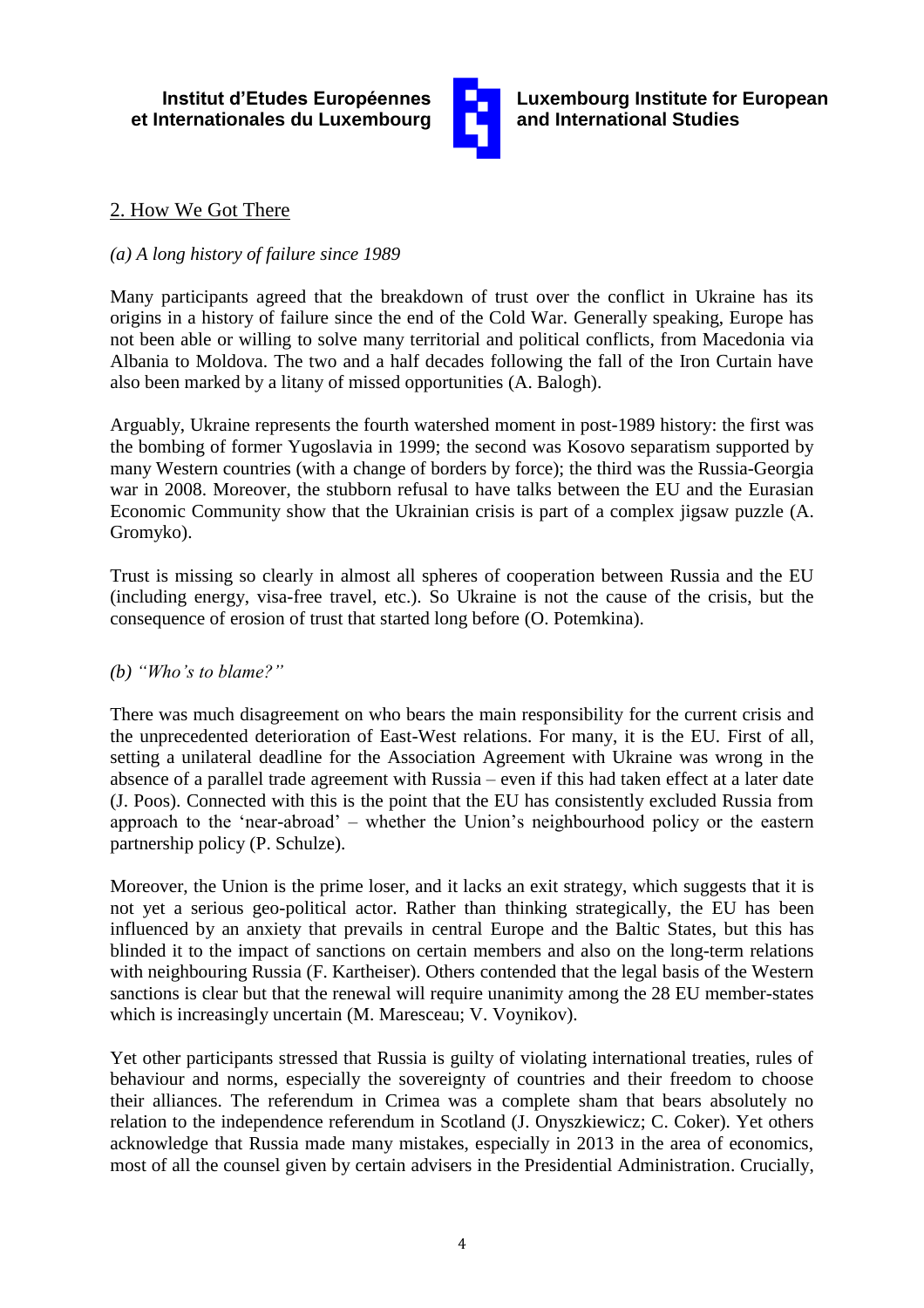

**Luxembourg Institute for European and International Studies**

Moscow did not sufficiently anticipate the consequences of intervening in the east and the south, namely civil war, because of the country's deep divisions (T. Bordachev).

Many participants agreed that both sides shoulder equal responsibility (G.M. Ambrosi; G. Kirsch). If the Cold War mentality never went away, it is because there was *Schadenfreude* on the Western side, coupled with the idea that "if you scratch a Russian, you find a Soviet". Meanwhile on the Russian side, there was a perpetual sense of being humiliated, marginalised and destroyed, which has fuelled a sense of resentment and paranoia (M. Franco; P. Schulze; R. Sakwa).

#### *(c) axiological, monist vs. dialogical, pluralist thinking*

One root cause for the crisis is the nature of contemporary thinking about East-West relations. In the West, axiological thinking has prevailed: there is only one true form of being modern and being democratic, e.g. the USA, the EU or the pro-European parties in Ukraine. The rest are reactionary, oppressive and on the 'wrong side of history'. This approach contrasts with dialogical thinking, which emphasises shared principles and practices and thereby seeks to strengthen the political subjectivity of all actors. Ultimately, the real reason for the deterioration of East-West relations was the asymmetrical end to the Cold War (the triumphalism of Western 'winners' vs. the humiliation of Russian 'losers') and the concomitant failure to give proper political form to the greater Europe (R. Sakwa).

Moreover, all sides in the Ukrainian conflict are guilty of engaging in the worst kind of propaganda campaigns since the height of the Cold War. There is a targeted, systematic campaign in Russia against the West in general and against the USA in particular, and on the other side it is all Moscow's fault. That is why all parties need to be self-critical and examine their ideas and actions. We need to consider the whole history, not just a single episode (V. Baranovsky). Amid much fear, mutual accusations and endless recrimination, the main problem is that the EU seems far more self-critical than either Russia or indeed the USA (V. Weitzel).

#### *(d) No common security architecture*

Many participants made the point that the wider origins of the crisis in Ukraine can be traced to Europe's failure to create a genuine common security architecture after the end of the bipolar world order. First of all, the 1990 Paris Charter already enshrined many shared principles, not only the freedom to choose alliances (J. Onyszkiewicz), but also the respect for the security of others, i.e. the alliance chosen by one European country should not be a threat to another European country (T. Dovgalenko). That is why the two waves of NATO expansion undermined and even destroyed this nascent pan-European security framework (P. Schulze).

Others went much further to argue that collective defence is very different from cooperative security. It was the Russian expert Alexey Arbatov who said that Russia did the worst possible thing to NATO, which was to deprive it of its enemy. Without an enemy, NATO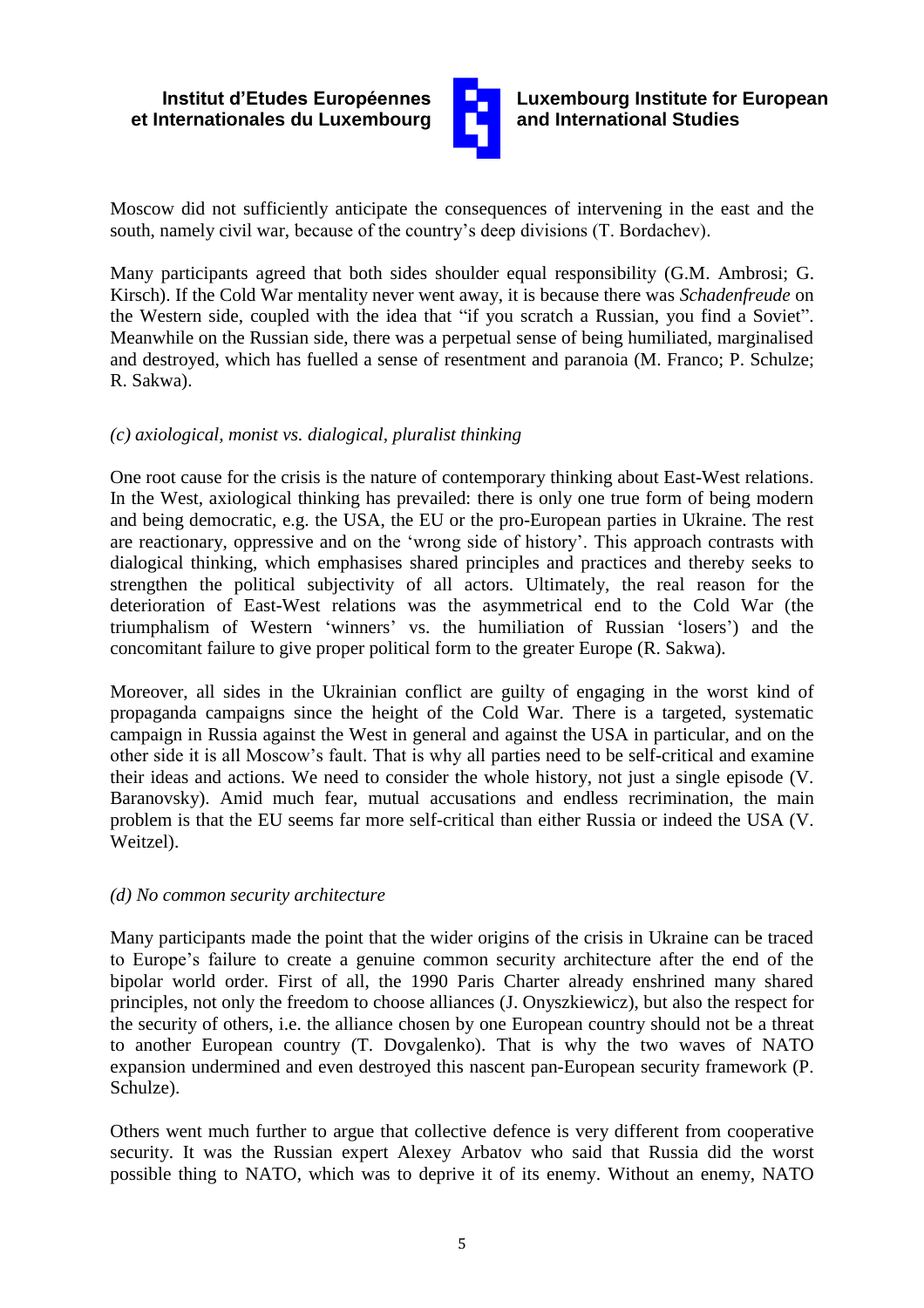

**Luxembourg Institute for European and International Studies**

lacks a real *raison d'être*; in fact it has turned into an aggressive alliance that spreads insecurity and instability (A. Clesse). The result has been an encirclement of Russia, a halfmoon around Russian territory. Coupled with NATO's military might and the anti-ballistic missile defence shield, it is no wonder that Moscow feels threatened. In Brussels, Jose Manuel Barroso and Catherine Ashton did the dirty work of the neo-conservative cabal in Washington (J. Steiwer).

Other participants disagreed completely with this line of argument, contending that the lion share of responsibility lies with Moscow. Even if the West in general and the EU in particular might not know where they want to go, we know where President Putin wants to take Russia: the intention is to create a Russian world, not just an area of influence but one of domination, which includes all Russian-speaking people and all Orthodox believers. The signs have been clear since at least 2008, when all the fuss seemed to be about South Ossetia, but in fact military action in Abkhazia at that point was a case of preventive war. The same argument was later deployed in Crimea where there was no oppression of the Russian population. Thus we are confronting a complete breakdown of trust, not some slow erosion, because of Russia's violation of existing treaties, rules of behaviour and widely accepted norms in Europe, including the refusal to change borders by military force (J. Onyszkiewicz).

## 3. What the Crisis Might Lead to

## *(a) in the short and medium term*

In the short and medium term, the creation of *Novorossiya* represents a frozen conflict with continual violence and civilian victims (J. Kavan). But since *Novorossiya* is not a clearly defined entity or 'statelet' (unlike Transnistria, Abkhazia or South Ossetia), it is a perpetual source of war and not a frozen conflict (R. Sakwa).

Western sanctions against Russia are economically disastrous but politically ineffective, even counterproductive, with President Putin's popularity skyrocketing. That is why it is important to lift sanctions and return to the negotiating table with Russia (G.M. Ambrosi; T. Bordachev; G. Gromyko; J. Kavan; R. Sakwa; P. Schulze). However, why are we talking about ending sanctions when they are the only instrument to stop Russian adventurism? There is a real danger that otherwise more hostility will follow, starting with a land bridge from Russia to Crimea (J. Onyszkiewicz).

Delaying the implementation of the EU's Association Agreement with Ukraine until later in 2015 opens up the possibility of more detailed negotiations that could and should include Russia. This is the only way of averting an acrimonious divorce between Russia and the EU (M. Franco).

#### *(b) in the long term*

In the long term, the continual crisis in Ukraine is perpetuating an East-West schism that was never overcome after the end of the Cold War. Even if there is no all-out war between the major powers involved in the Ukrainian conflict, Europe faces the distinct prospect of a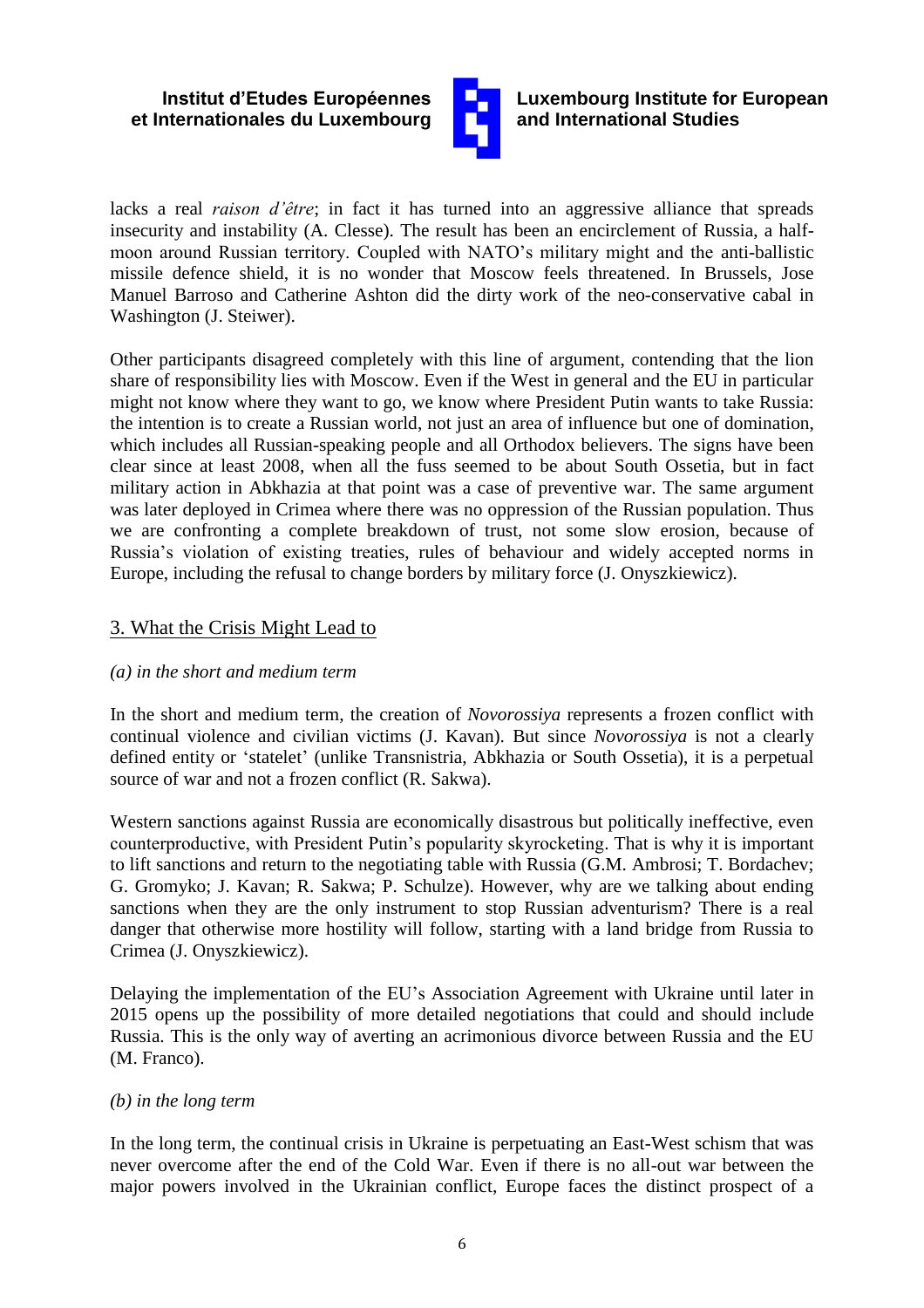

**Luxembourg Institute for European and International Studies**

permanent divide at its very heart. The EU increasingly looks like an annex to the United States, which oscillates between isolationism and interventionism. Meanwhile Russia risks becoming a vassal state that supplies cheap resources to China (A. Pabst).

And instead of a 'greater Europe' that includes Russia, we get 'wider Europe' that is Brusselscentric and a sole function of EU enlargement. This is illustrated by the EU's Eastern Partnership, which was an explicitly geopolitical project to increase the Union's influence at the expense of Russia. But since the EU cannot do geopolitics, the USA can step in. That, in turn, produces a new form of Atlanticism, which is becoming hermetic and hegemonic. Over time, we will see the merging of the EU into the Euro-Atlantic alliance (already formalised in the Lisbon Treaty). If this came about, it would mark the abandoning of the European Peace project and also of attempts to bring Russia into a larger political framework (R. Sakwa).

## **II. Ideas and Policy Proposals to Avoid Escalation and Restore Trust**

## 1. On Ukraine

Europe faces a choice between another war, as in 1914, or another peace settlement, as in 1814/15 and in 1975. Similarly, when it comes to Ukraine the option is between federalism or a violent break-up – with or without Russia's involvement (A. Gromyko). In such an explosive context, we need to accept demarcation lines, buffer zones and no stationing of heavy military equipment (P. Schulze)

Other participants stressed the importance of respecting the Minsk agreement and the wider principles and rules of behaviour that all European powers seem to have signed up to (J. Onyszkiewicz; C. Coker). But it was contended that while the Minsk agreement is welcome, the federalisation of Ukraine is absolutely needed. However, neither Kiev nor the separatists are currently being constructive (J. Kavan; A. Gromyko). Here the objection was that devolution is needed, not federalisation because Ukrainians are in a majority everywhere, including Donbass, and federalisation would grant Moscow undue influence. The reason why the Minsk agreement works only in very limited ways is because Kiev has no control over the borders due to Russian obstruction and intervention. Ultimately, the question of Ukraine is not purely logical in terms of true *vs*. false, but much more like a complex mathematical problem that requires a complex response nonetheless based on clear principles (J. Onyszkiewicz).

Some participants proposed a second referendum in a few years' time (organised by the OSCE), so that either the decision to join Russia is legitimated or else Crimea returns to Ukraine (under a special status), and all sides can move on and lift both sanctions and counter-sanctions (F. Kartheiser). Others said that this would neither play well with the people of Crimea nor be recognised by Kiev (O. Potemkina).

There was also deep disagreement about how divided Ukraine is: whereas some said that the current approach is pouring fuel on fire (P. Schulze; A. Gromyko; O. Potemkina), others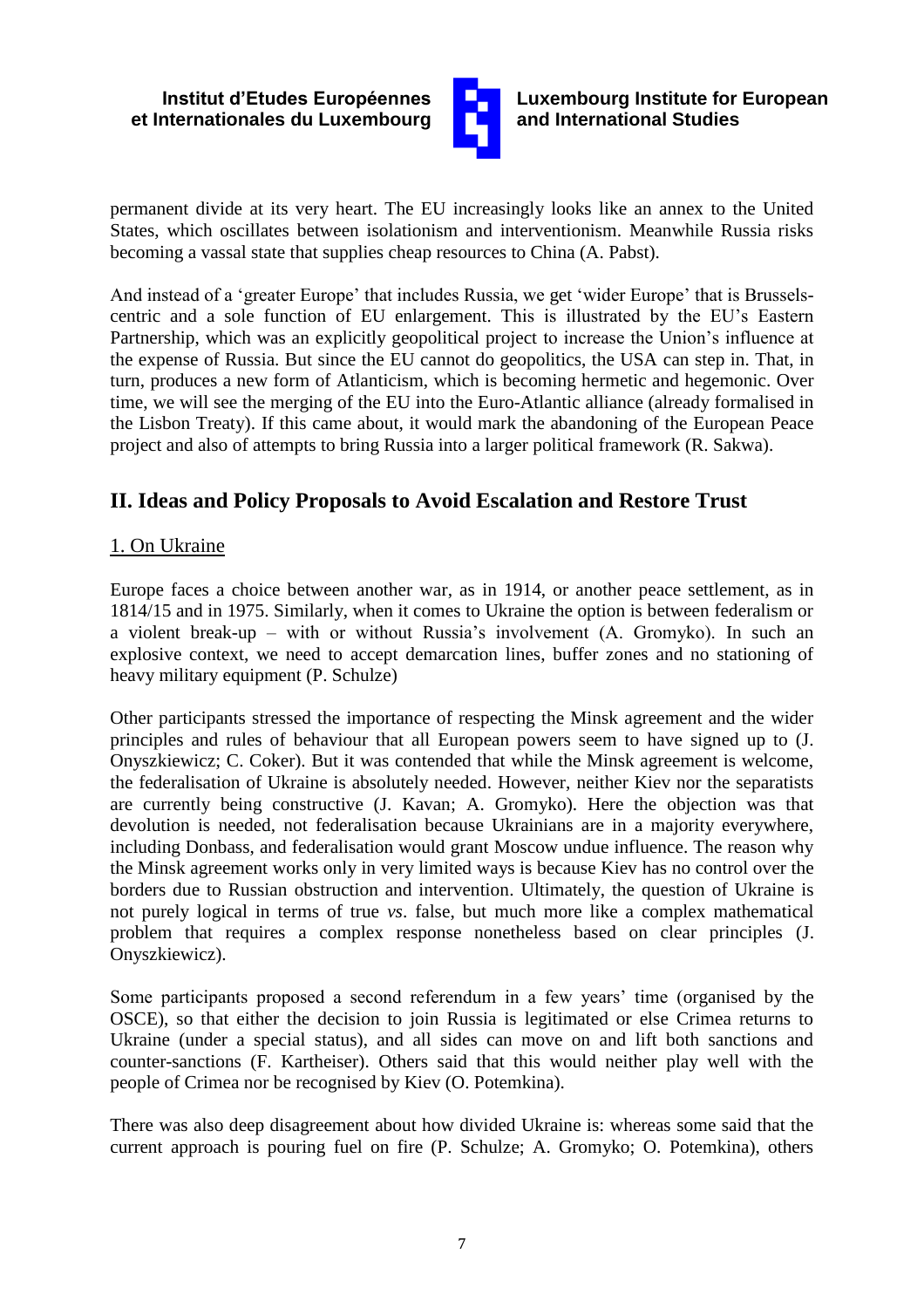

## **Luxembourg Institute for European and International Studies**

claimed that the elections have unified the country and demonstrated that a vast majority of the people want a future with Europe, not Russia (J. Onyszkiewicz).

Over time, the only solution to the Ukrainian crisis is a trans-regional system of peace and development for the whole Black Sea and Caucasus region, under the joint aegis of the EU, Russia and the USA (J. Kavan). Linked to this is a need for more balanced economic and political ties between Ukraine, the EU *and* Russia because Kiev's debt burden is so unsustainable, and neither Brussels nor Moscow are in a position to bail out Ukraine on their own. Only a solution involving both the EU and Russia can save Ukraine, most of all the Ukrainian population. In a world economic context, the country requires much more trade with all neighbours and partners in Europe, which can also be a catalyst for serious negotiations with the Eurasian Economic Union. The latter may lack economic viability, but it is a political reality and as such the EU needs to engage with it (M. Franco).

If Ukraine is an apple of discord, it can by the same token be a channel for cooperation. The following seven steps can avert an ever-greater escalation:

- 1. there is no military solution to the conflict, so all parties need to refrain from further aggression.
- 2. the Minsk agreement shows that a political solution is possible, but the important technical details were too hastily defined and need to be revisited soon.
- 3. the role of the OSCE is not sufficient and should be expanded because it is the only common security organisation in Europe.
- 4. both Russia and EU need to put pressure on their respective partners and proxies.
- 5. long-standing mediation channels and conflict settlement mechanisms need to be reactivated.
- 6. there are numerous political obstacles on both sides, but they are not insurmountable as long as the main parties are committed to a resolution of the conflict.
- 7. restoring the partnership beyond individual issues will be necessary in order to avoid future conflicts and lay the foundations for lasting cooperation (V. Baranovsky).

## 2. On Russia-EU Relations

The starting point for renewed Russia-EU relations is the recognition that both sides are currently deploying two competing integration strategies: first, the EU's neighbourhood policy and eastern partnerships and, second, Russia's doctrine of 'sphere of privileged interest' and the Eurasian Economic Union. The long-term goals are not necessarily that different, above all free trade from Lisbon to Vladivostok. But in the short-term there is plenty of conflict, so the key question is how to align both strategies. Common rules and common interests need to be centre-stage, including WTO standards that have been ignored even though Russia finally became a member (P. Van Elsuwege).

Both the EU and Russia need to think very critically about what has gone wrong in terms of their respective approach, demands and proposals in terms of Russo-EU relations and on Ukraine. Two points are central: first, partnership is a matter of principle, not convenience, so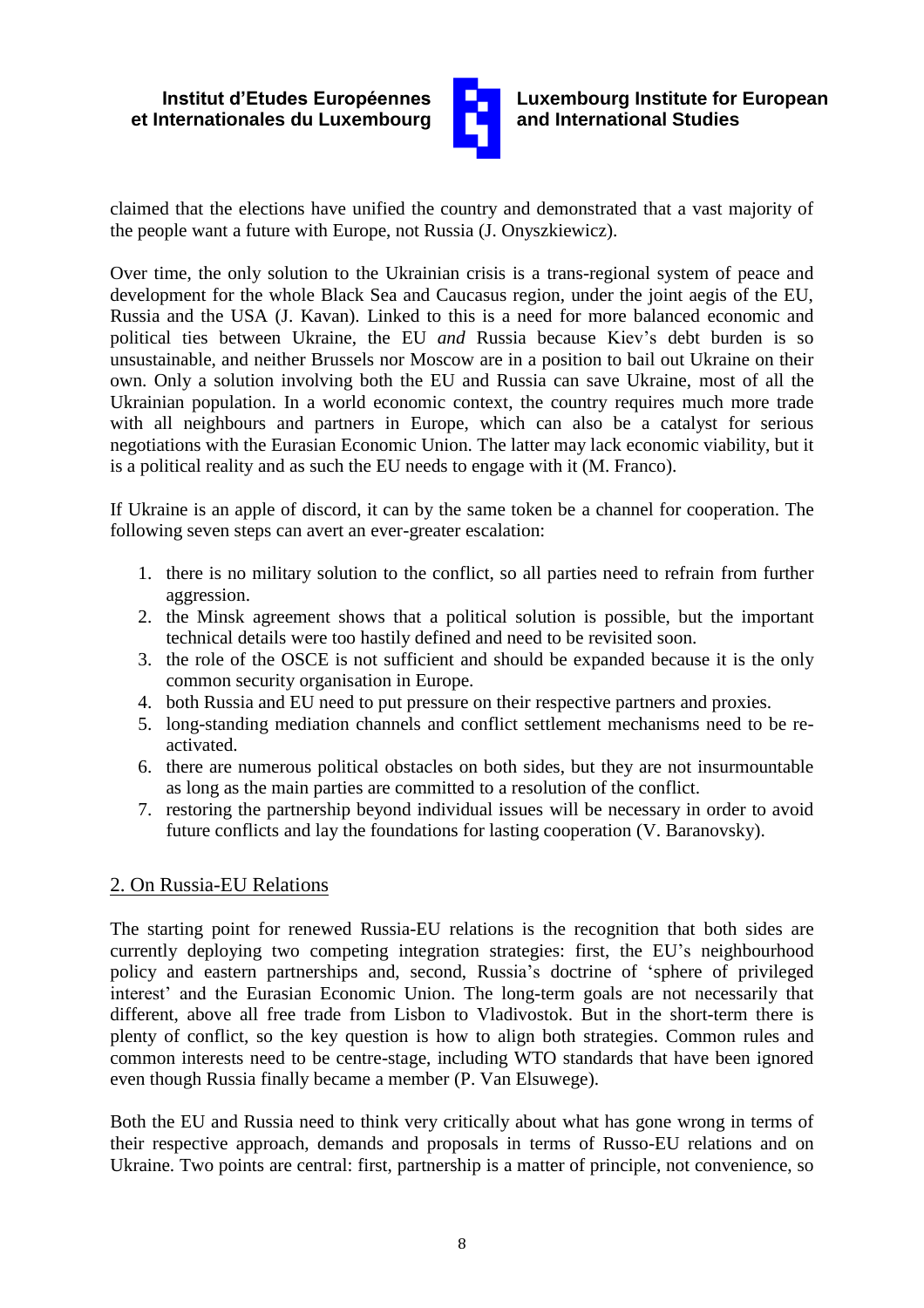

**Luxembourg Institute for European and International Studies**

merely emphasising national interest won't work. Second, there are shared interests, which should override short-term tactical calculations (V. Baranovsky).

Ultimately, Russia is first and foremost a European state. As such, it should accord relations with the EU the highest possible priority, starting with visa-free travel, possibly unilateral in the first instance. Cultural relations as well as cooperation in the area of sports and other fields are absolutely indispensable. Rebuilding trust will take a long time, but conferences such as these are precisely needed to achieve (A. Blinov).

### 3. On East-West Ties

There was a fierce debate about whether to accept or reject the notion of 'new Cold War'. For some, this would be nothing short of catastrophic, for it would legitimise all those who accuse Russia of revisionism. Yet this flies in the face of evidence, e.g. two referenda held in Transnistria to join Russia, but nothing happened. Russia is neo-revisionist in that it wants to revise the rules of the game but not overthrow the current system of international relations, but this has come about largely in response to Western attempts to exclude Russia. To speak of a 'new Cold War' would betray a new generation pro-Europeans in Russia who are serious about rapprochement, reconciliation and peace. Of course there are revanchist forces in Russia who have been mobilised by events, but the EU needs to be impartial and not settle for either Cold War or just peaceful co-existence (R. Sakwa).

Other participants preferred to speak of a 'Cool War' (a notion coined by David Rothkopf) in which the weapons used by all sides allow 'plausible deniability' and do not cause too much suffering. Such weapons include support for local proxies, economic sanctions and cyberwarfare. In other words, conflict happens without any party ever declaring war. During the Cold War, trust was a matter of transparency. There was plenty of lying on all sides, but people knew. In the new 'Cool War', you can get away with lying all the time, especially in cyberspace. So what East and West need once again is a set of rules and norms of behaviour – red lines. Europe is on the threshold of huge risks (e.g. missiles and near-crashes of airplanes), so we need to be more realistic and not yield to either pipedreams or cynicism but finding some concrete steps out of the current mess (C. Coker).

## **Concluding Reflections**

At the heart of the current crisis lies a clash of interests and an increasingly different understanding of supposedly shared principles and rules of behaviour. In response to this, the main problem – and challenge – is an intellectual and power vacuum, coupled with an absence of strategic thinking for the whole of Europe.

All sides have made mistakes and blunders. First of all, the EU cannot think geo-strategically and it suffers from 'strategic cacophony' (with at least 7 different understandings of what a strategy is, not mention all the different national strategies). Second, the US has always mistaken democracy for liberalism, and the promotion of the former does not lead to the promised peace and prosperity of the latter. Third, post-Communist Russia suffers from